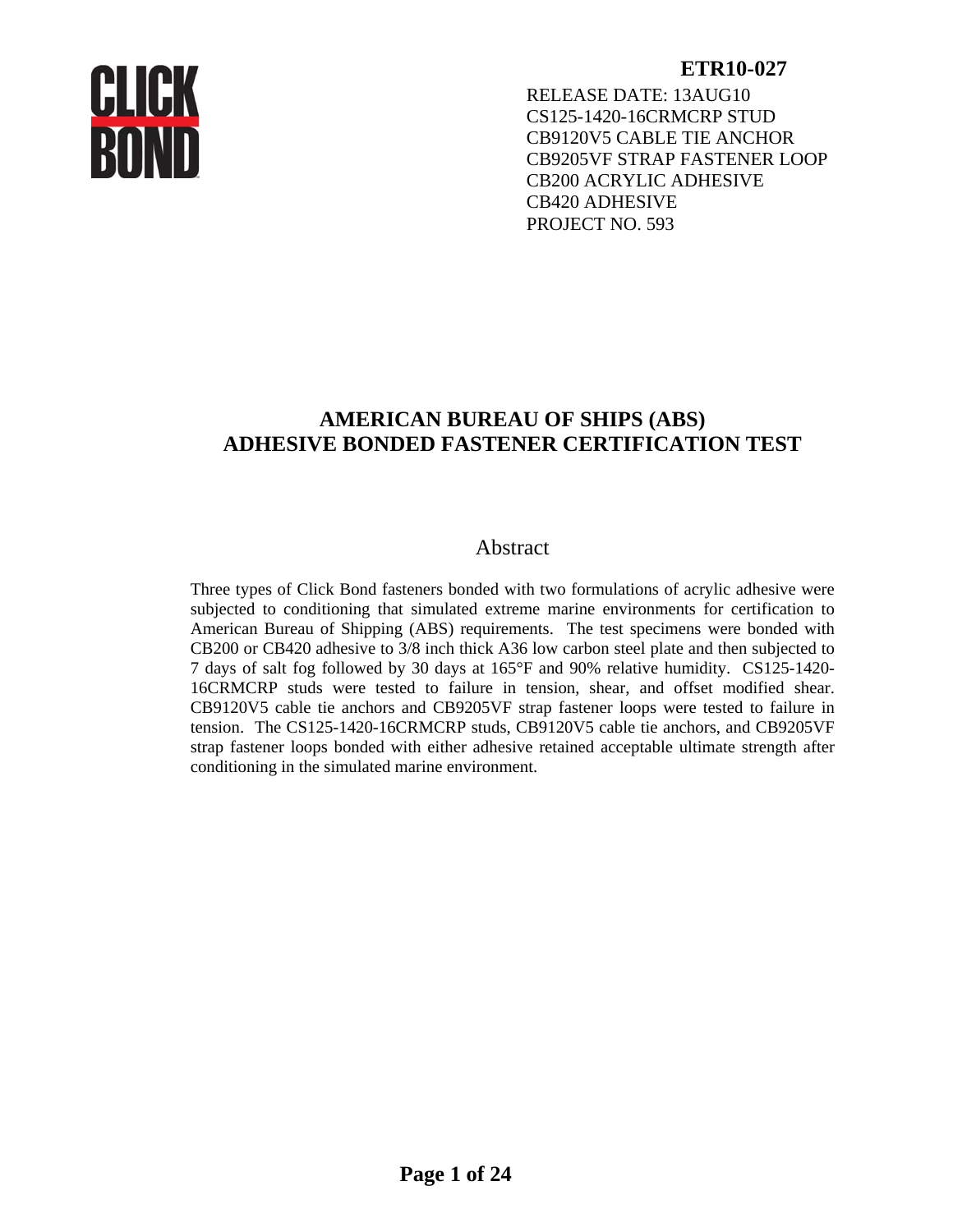# **AMERICAN BUREAU OF SHIPS (ABS) ADHESIVE BONDED FASTENER CERTIFICATION TEST**

# Executive Summary

Click Bond tested three types of adhesive bonded fasteners mounted to A36 steel with CB200 or CB420 adhesive. The mounted fasteners were conditioned for 7 days in salt fog followed by 30 days at 165°F and 90% relative humidity. The test was requested by Click Bond Sales Engineering to support certification of the fasteners to American Bureau of Shipping (ABS) requirements.

The Click Bond fasteners tested were a CS125-1420-16CRMCRP stainless steel stud, a CB9120V5 composite cable tie anchor, and a CB9205VF composite strap fastener loop.

All fastener and adhesive combinations retained at least 80% of their original tensile strength after conditioning.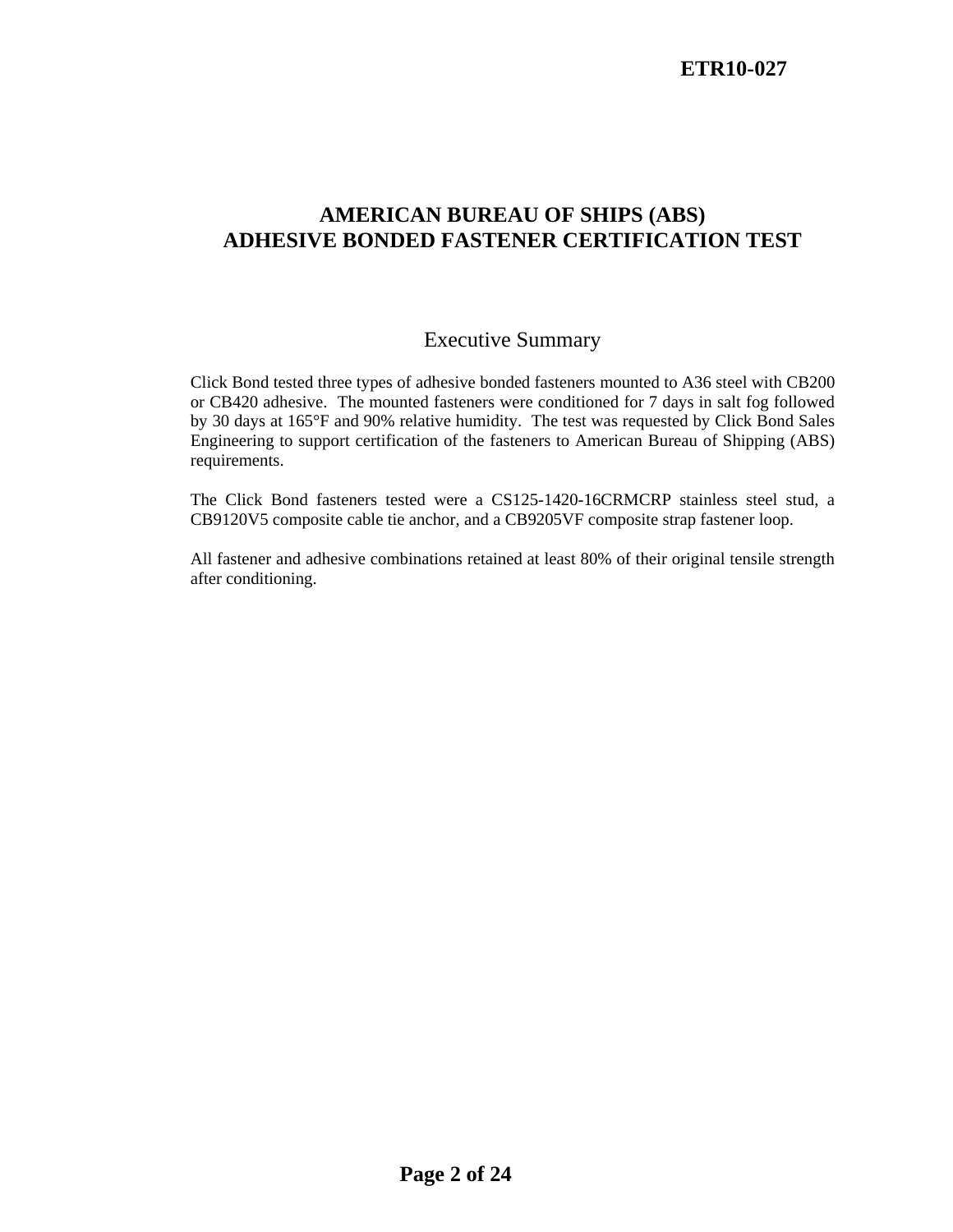# Contents

| $\mathbf{1}$ .   |                   |
|------------------|-------------------|
| 2.               |                   |
| 3.               |                   |
| $\overline{4}$ . |                   |
| 5.               |                   |
| 6.               |                   |
| $\tau$           |                   |
| 8.               |                   |
| 9.               |                   |
| 10.              |                   |
| 11.              | <b>APPENDICES</b> |
|                  |                   |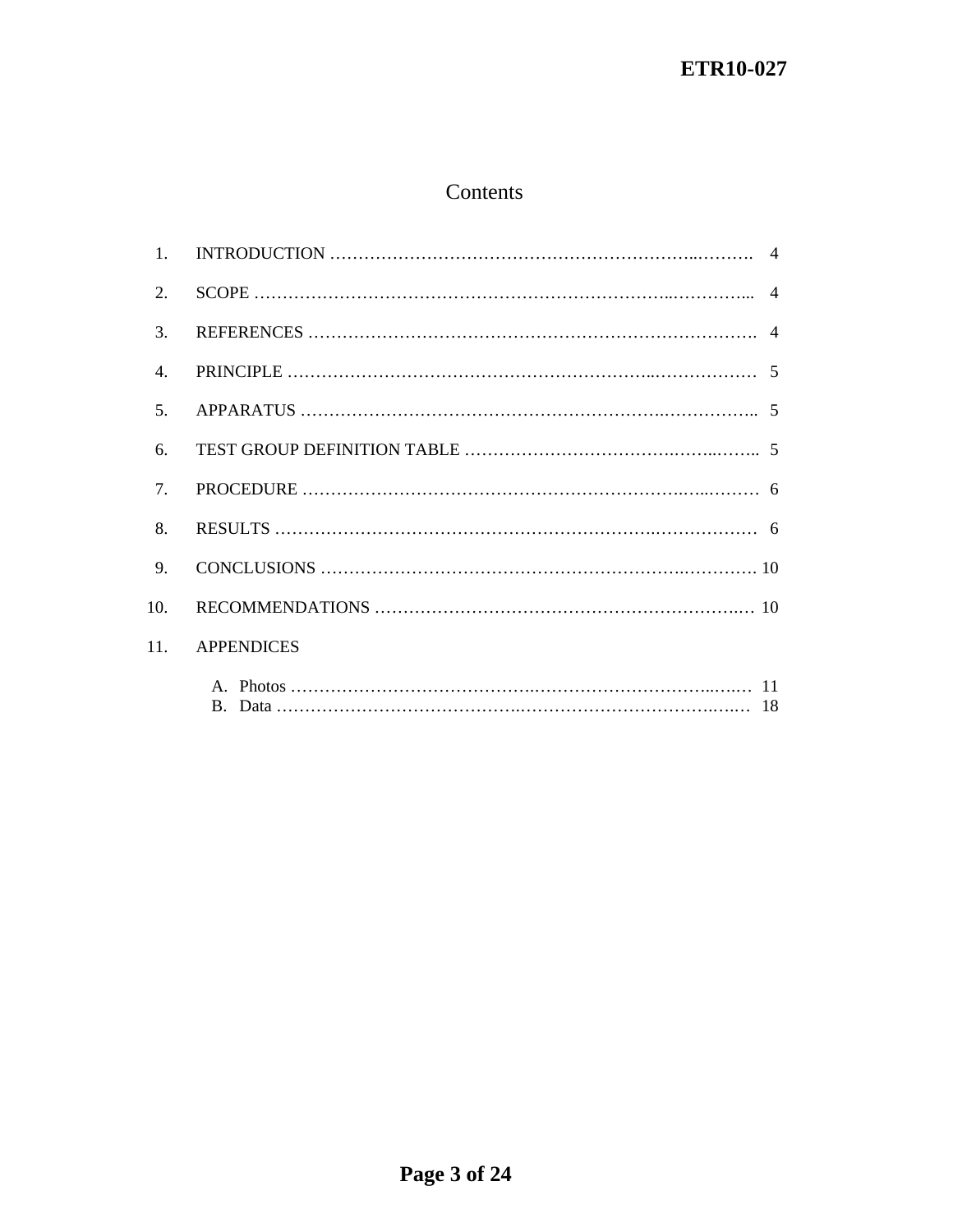### **1. INTRODUCTION**

### **Test Program Requested by:**

Click Bond, Inc. Sales Engineer – Keith Regester (775) 885-8000 X1924

#### **Customer:**

Click Bond Certification/Qualification Activity

**Contact:** 

N/A

### **Background:**

To verify that Click Bond fasteners meet or exceed the certification requirements of the American Bureau of Shipping (ABS), a test was proposed by Click Bond Sales Engineering that subjected the adhesive bonded fasteners to continuous salt fog conditioning per ASTM B117 for seven days followed by continuous exposure to 165°F and 90% relative humidity for thirty days followed by testing to failure as noted in the Test Group Definition Table.

# **2. SCOPE**

Thirty CS125-1420-16CRMCRP studs were bonded with CB200 and thirty studs with CB420 adhesive to 3/8 inch thick low carbon steel. Fifteen from each adhesive group were retained as test controls, and the remaining fifteen were conditioned for seven days salt fog per ASTM B117 followed by conditioning for thirty days at 165°F and 90% relative humidity. Testing to failure in groups of five was performed in tension, shear and two inch offset modified shear for a total of sixty test specimens.

Ten CB9120V5 cable tie anchors were bonded with CB200 and ten cable tie anchors with CB420 adhesive to 3/8 inch thick low carbon steel. Five from each adhesive group were retained as test controls, and the remaining five were conditioned for seven days salt fog per ASTM B117 followed by conditioning for thirty days at 165°F and 90% relative humidity. Testing to failure in groups of five was performed in tension for a total of twenty test specimens.

Ten CB9205VF strap fastener loops were bonded with CB200 and ten strap fastener loops with CB420 adhesive to 3/8 inch thick low carbon steel. Five from each adhesive group were retained as test controls, and the remaining five were conditioned for seven days salt fog per ASTM B117 followed by conditioning for thirty days at 165°F and 90% relative humidity. Testing to failure in groups of five was performed in tension for a total of twenty test specimens.

### **3. REFERENCES**

ASTM B 117-07a Standard Practice for Operating Salt Fog Apparatus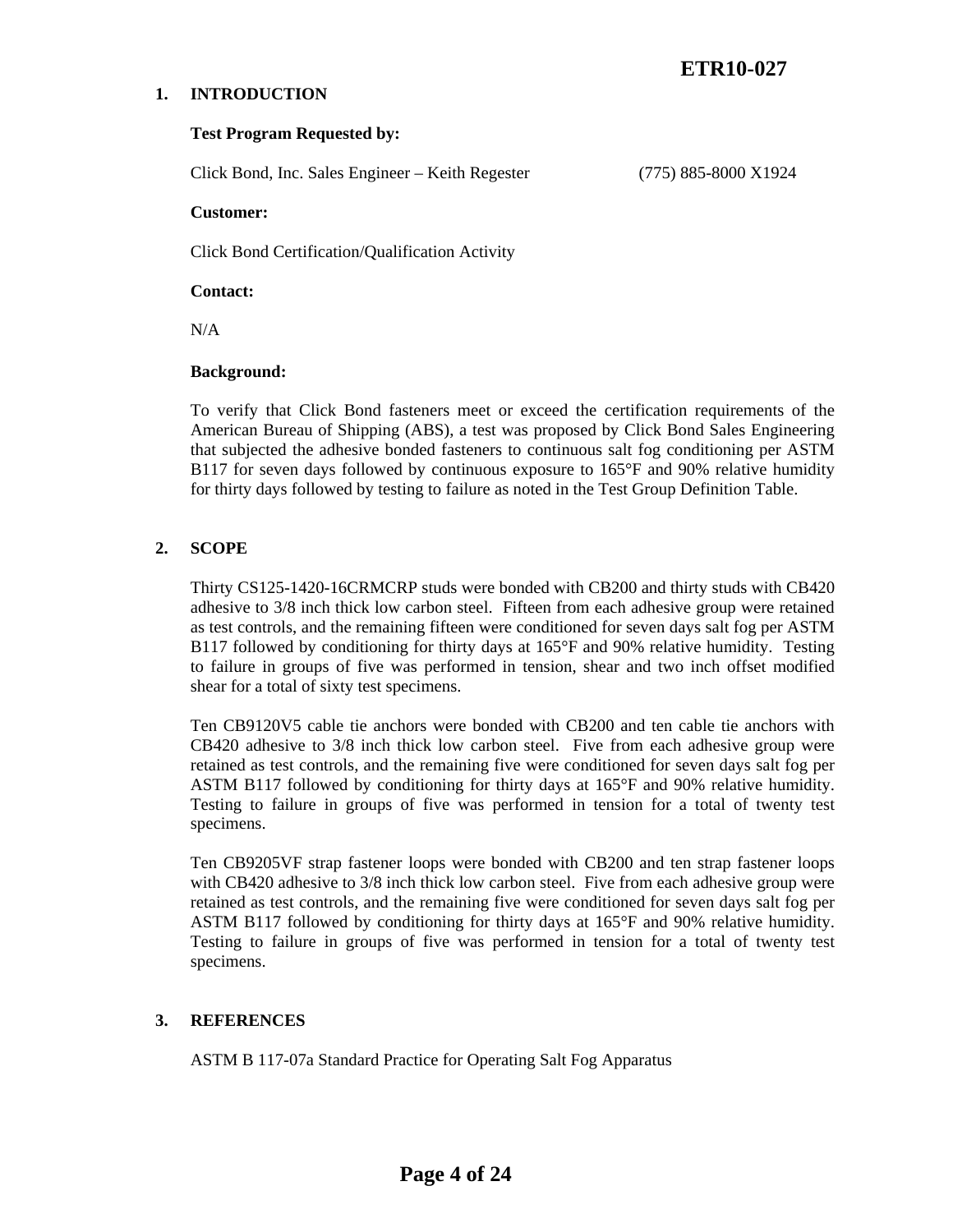# **4. PRINCIPLE**

The salt fog and hot/wet environmental conditioning is designed to simulated extreme conditions at sea for prolonged periods of time.

### **5. APPARATUS**

United STM-20 Tensile/Compression Testing Machine.

- CS125-1420-16CRMCRP studs and CB9205VF strap fastener loops were tested using a 5,000 lbs F.S. load cell.
- CB9120V5 cable tie anchors were tested using a 500 lbs F.S. load cell.

Singleton SCCH22 salt fog system.

Cincinnati sub-zero ZH-81-HAC environmental chamber.

Right-angle grinder with coarse grit flexible disk.

# **6. TEST GROUP DEFINITION TABLE (5 EACH GROUP)**

| ID                | Substrate | Fastener                                                                   | Adhesive | Test                                                   | Conditioning |
|-------------------|-----------|----------------------------------------------------------------------------|----------|--------------------------------------------------------|--------------|
| A <sub>2</sub> TC |           |                                                                            |          | Tensile                                                | Control      |
| A2TA              |           | Stud                                                                       |          |                                                        | Aged         |
| A2SC              |           |                                                                            | CB200    | Shear                                                  | Control      |
| A2SA              |           |                                                                            |          |                                                        | Aged         |
| A2MC              |           |                                                                            |          | 2" Offset Modified                                     | Control      |
| A2MA              |           |                                                                            |          | Shear                                                  | Aged         |
| A4TC              |           |                                                                            |          | <b>Tensile</b>                                         | Control      |
| A4TA              |           | CS125-1420-16CRMCRP                                                        |          |                                                        | Aged         |
| A4SC              |           |                                                                            | CB420    | Shear                                                  | Control      |
| A4SA              |           |                                                                            |          |                                                        | Aged         |
| A4MC              |           |                                                                            |          | 2" Offset Modified<br>Shear<br>CB200<br><b>Tensile</b> | Control      |
| A4MA              |           |                                                                            |          |                                                        | Aged         |
| C <sub>2</sub> TC |           |                                                                            |          |                                                        | Control      |
| C2TA              |           | 3/8 Inch Thick A36 Low Carbon Steel<br>CB9120V5 Cable<br><b>Tie Anchor</b> |          |                                                        | Aged         |
| C4TC              |           |                                                                            | CB420    |                                                        | Control      |
| C4TA              |           |                                                                            |          |                                                        | Aged         |
| D <sub>2</sub> TC |           |                                                                            | CB200    | Tensile                                                | Control      |
| D <sub>2</sub> TA |           | CB9205VF Strap                                                             |          |                                                        | Aged         |
| D <sub>4</sub> TC |           | Fastener Loop                                                              | CB420    |                                                        | Control      |
| D <sub>4</sub> TA |           |                                                                            |          |                                                        | Aged         |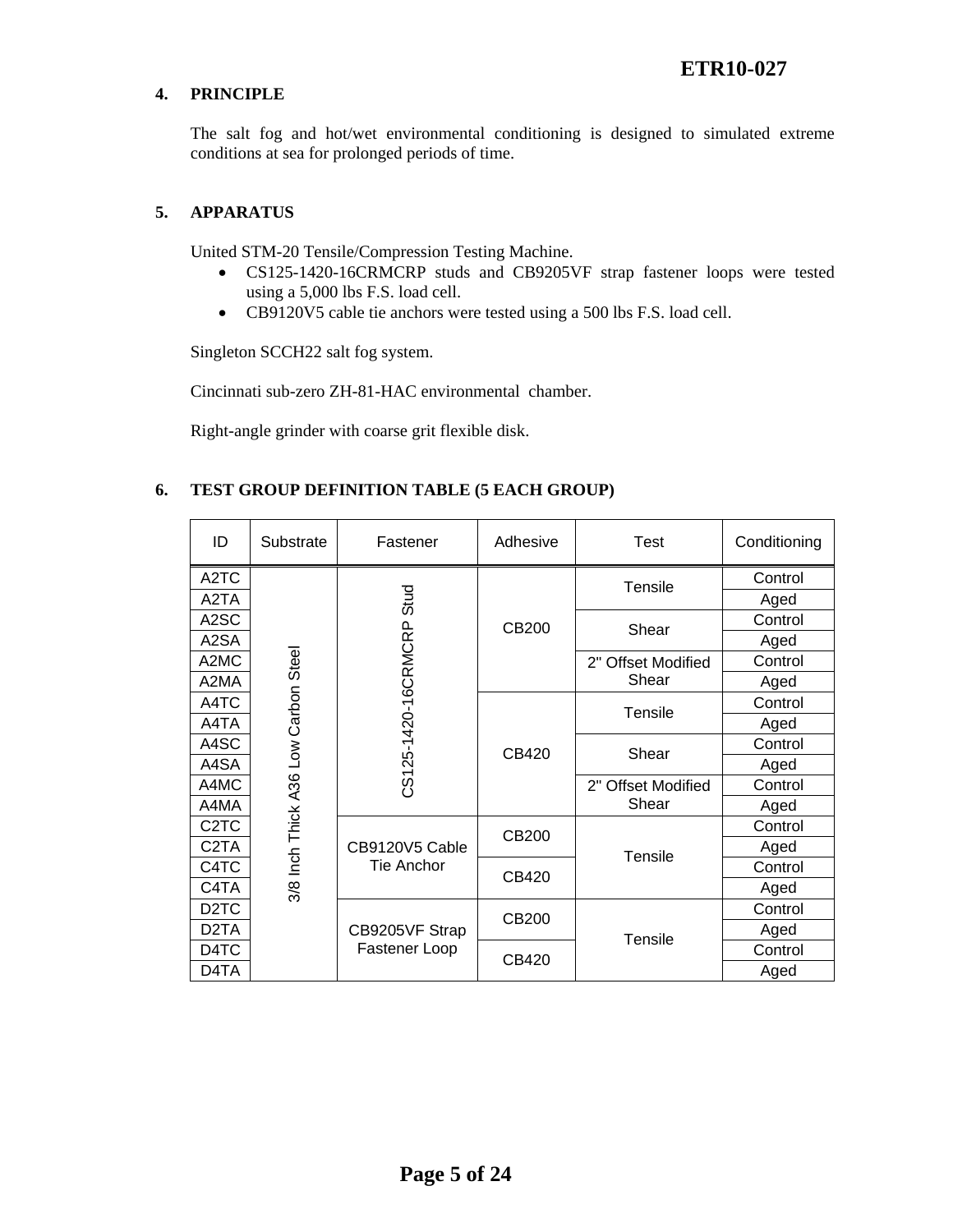# **7. PROCEDURE**

The A36 low carbon steel substrate surfaces were prepared for bonding using a flexible grinding wheel followed by a CB911 solvent wipe clean per CBPS-233. The adhesive bond areas were masked and Deft 44GN036 primer applied by spraying to the exposed steel surfaces to reduce the quantity of rust introduced into the salt fog system (App. A, Photo 1).

Fastener bonding per CBPS-206.

Tensile testing per CBPS-202 (App. A, Photos 2, 4, and 5).

Shear testing per CBPS-201 (App. A, Photo 3).

# **8. RESULTS**



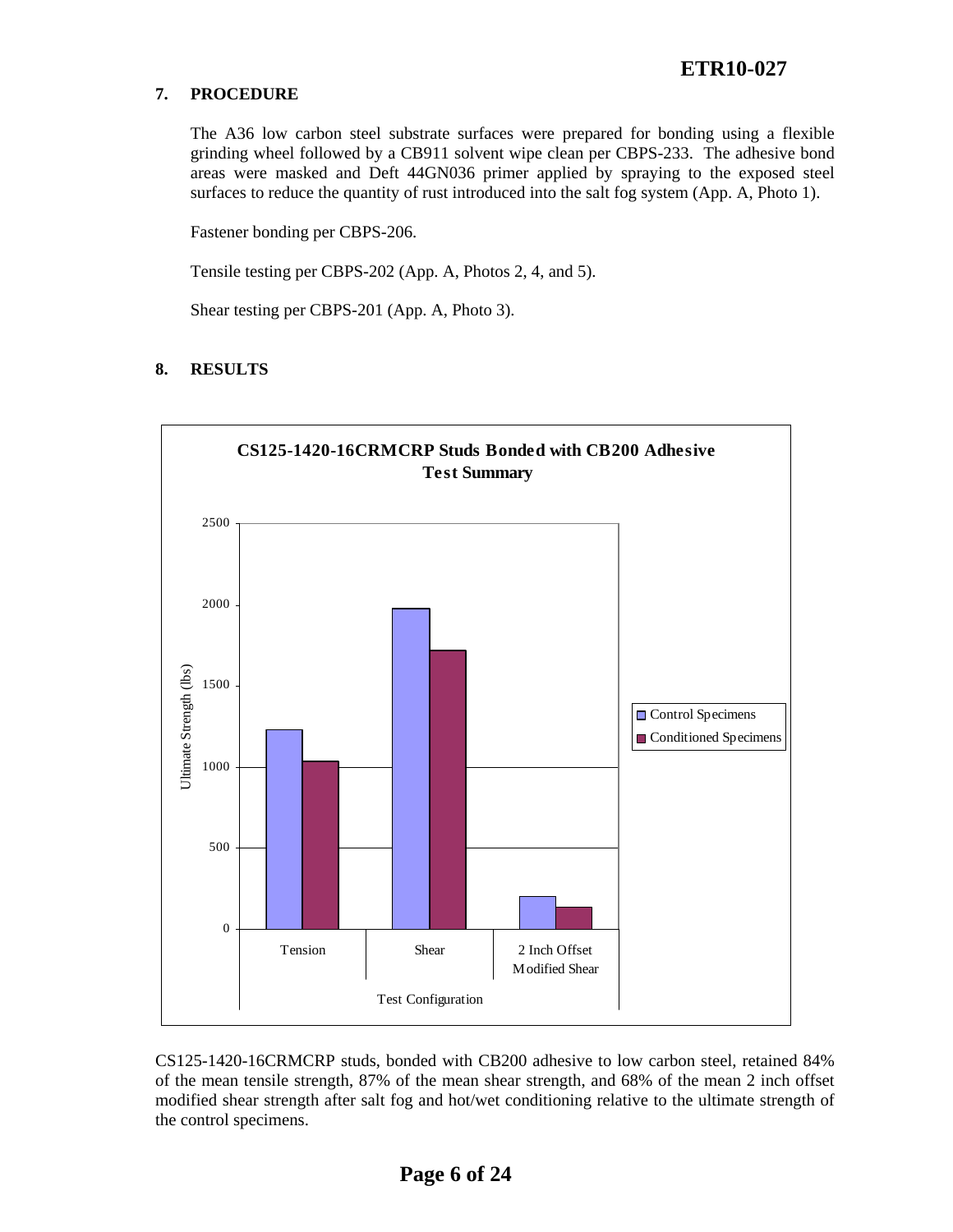# **RESULTS (CONT.)**



CS125-1420-16CRMCRP studs bonded with CB420 adhesive to low carbon steel retained 94% of the mean tensile strength, 75% of the mean shear strength, and 66% of the mean 2 inch offset modified shear strength after salt fog and hot/wet conditioning relative to the ultimate strength of the control specimens.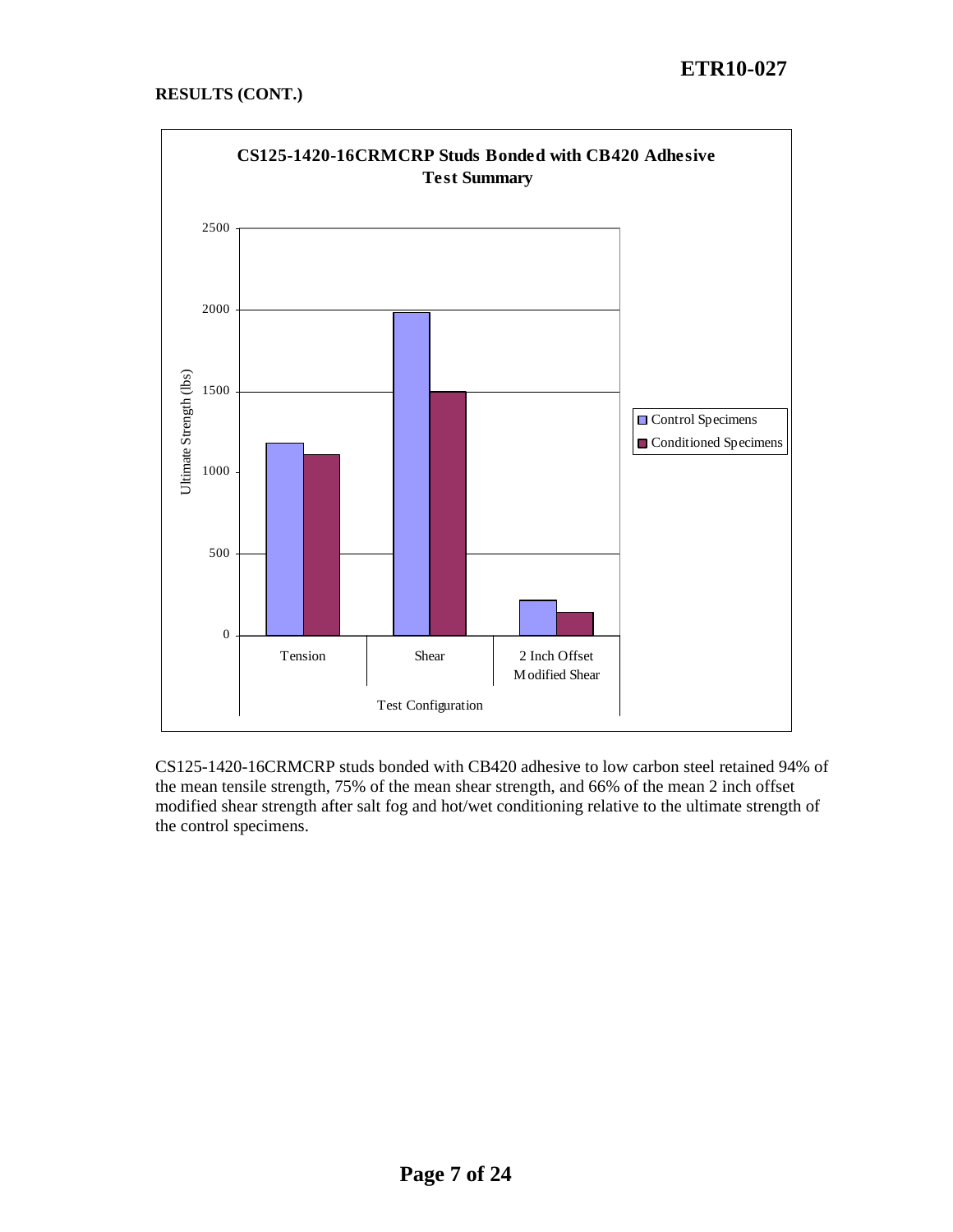# **RESULTS (CONT.)**



CB9120V5 cable tie anchors did not change significantly from the control group strengths after conditioning regardless of the adhesive used. CB9120V5 cable tie anchors bonded with CB200 adhesive resulted in no change in ultimate strength and CB9120V5 cable tie anchors bonded with CB420 adhesive retained 97% of the control specimen strength.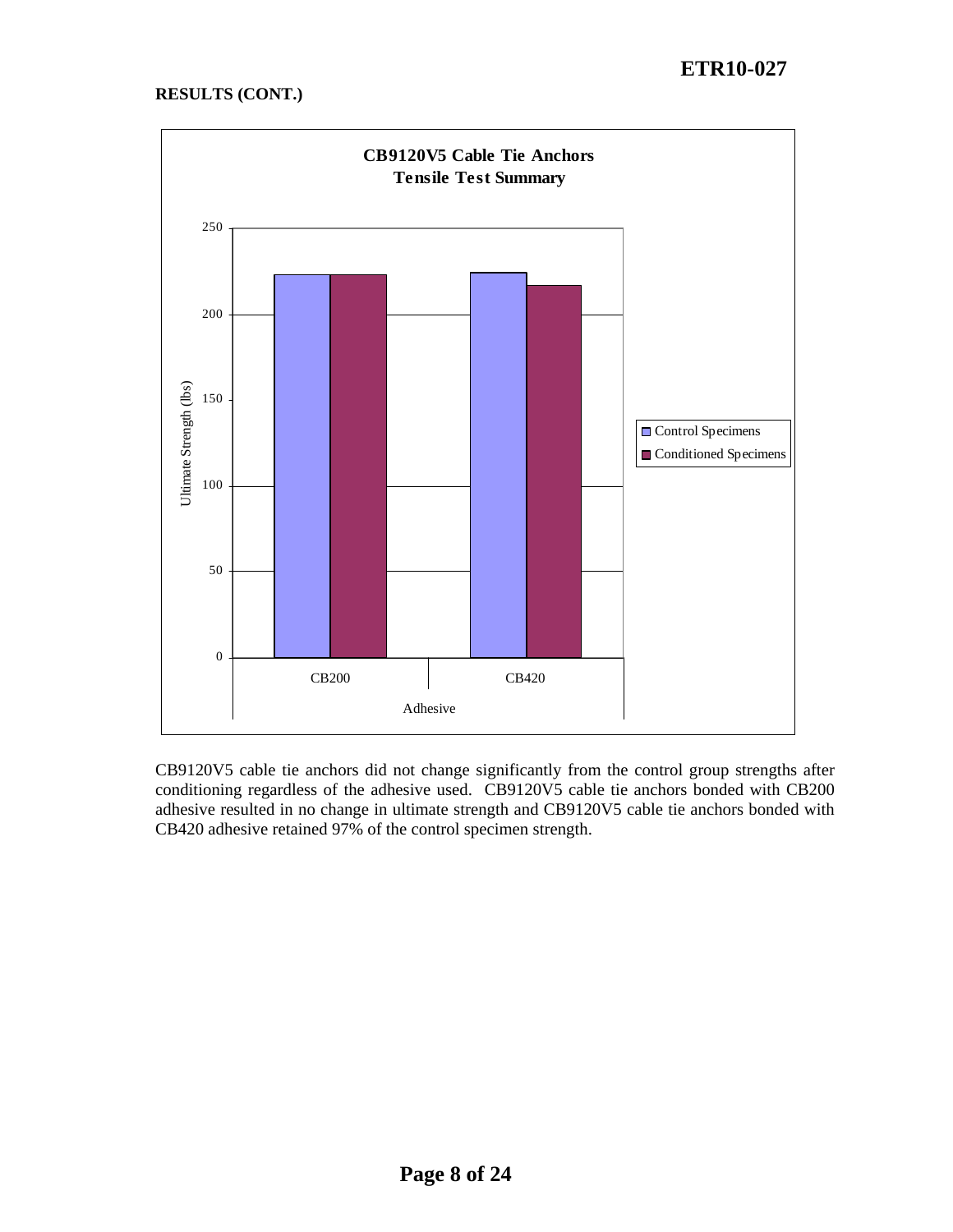

CB9205V strap fastener loops bonded with CB200 adhesive to low carbon steel retained 85% of the control mean tensile strength and CB9205V strap fastener loops bonded with CB420 adhesive to low carbon steel retained 94% of the control mean tensile strength.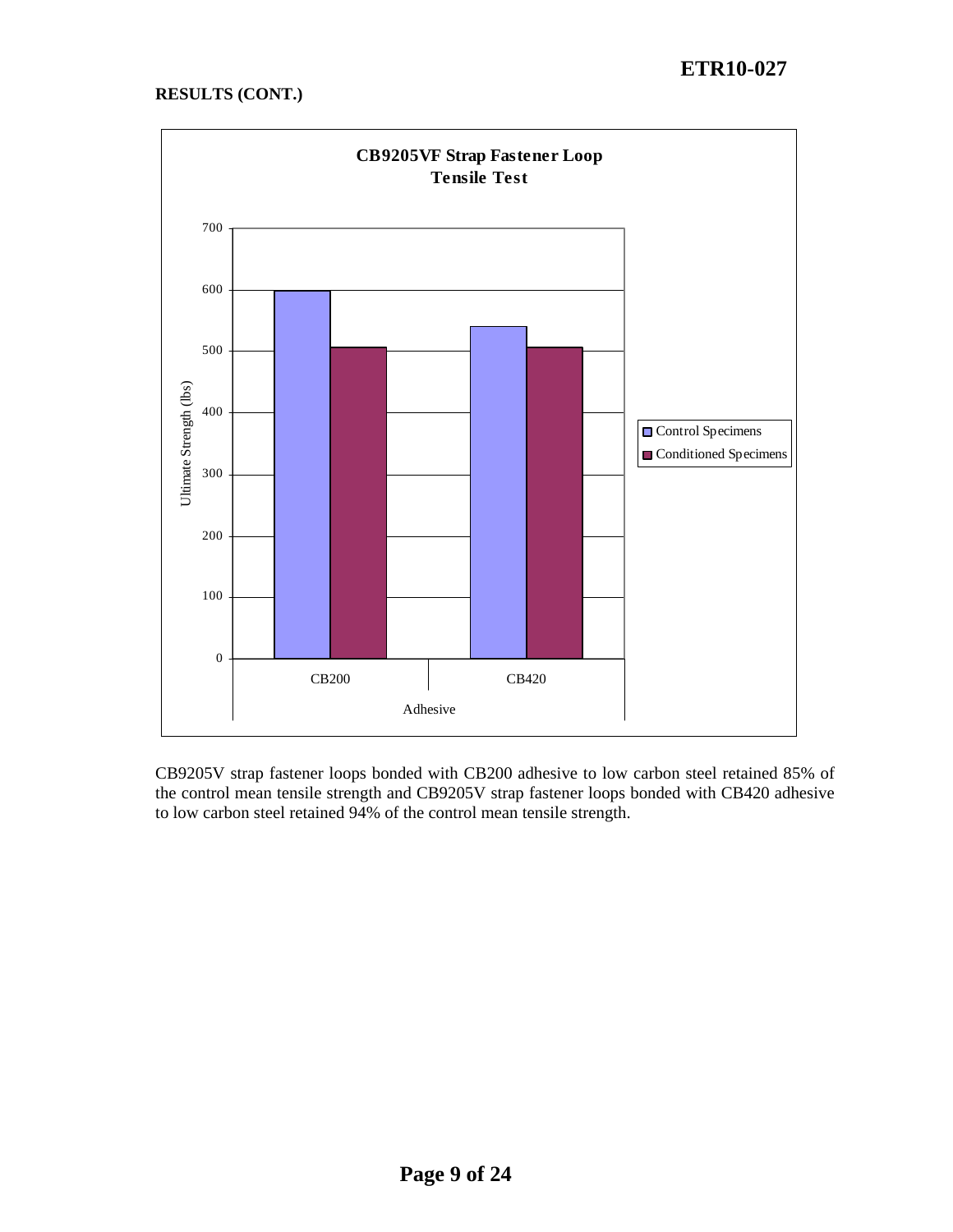#### 9. **CONCLUSIONS**

CS125-1420-16CRMCRP studs, CB9120V5 cable tie anchors, and CB9205VF strap fastener loops bonded with CB200 or CB420 acrylic adhesive retain at least 80% of their original bonded strength after conditioning for 7 days in salt fog per ASTM B117 followed by 30 days at 165°F and 90% relative humidity.

### 10. RECOMMENDATIONS

Click Bond recommends the CS125-1420-16CRMCRP stud, the CB9120V5 cable tie anchor, and the CB9205VF strap fastener loop be approved for shipboard applications that require certification and compliance with requirements of the American Bureau of Ships (ABS).

**TEST DATES:** 

May 14, 2010 to August 9, 2010

TEST PERFORMED BY:

C

Daniel J. Brown  $\angle$  3 **Test Engineer** 

**REPORT WRITTEN BY:** 

(E.S. 7 s Daniel J. Brown  $\mathbb{Z}^{\mathbb{Z}^n}$ 

**Test Engineer** 

APPROVED BY: Charles G. Hutter Director of Engineering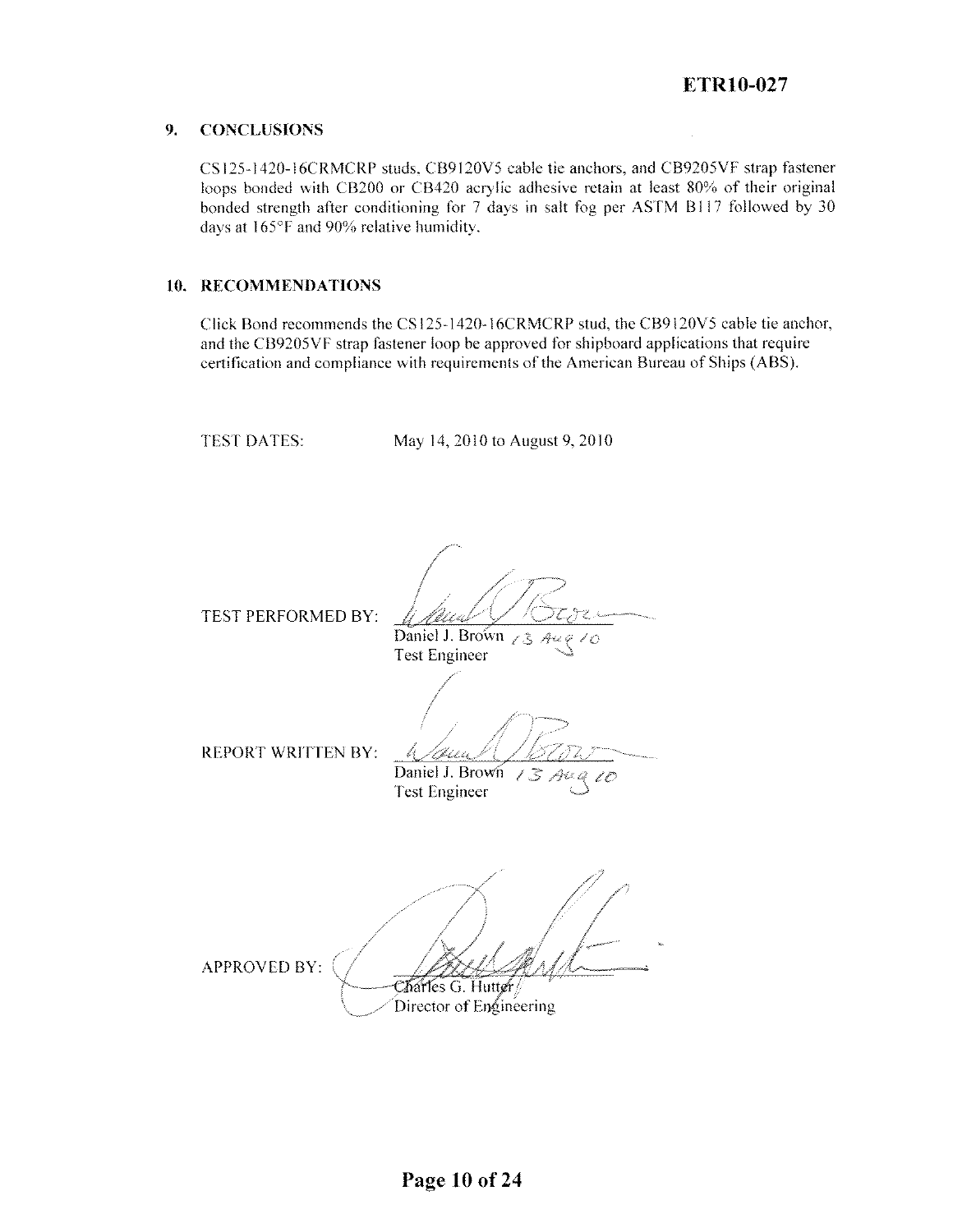# **APPENDIX A – PHOTOS**

### **PHOTO 1 – TEST SPECIMENS BONDED TO MASKED AND PRIMED A36 LOW CARBON STEEL PLATE**



**PHOTO 2 – CS125-1420-16CRMCRP STUD TENSILE TEST SET-UP** 

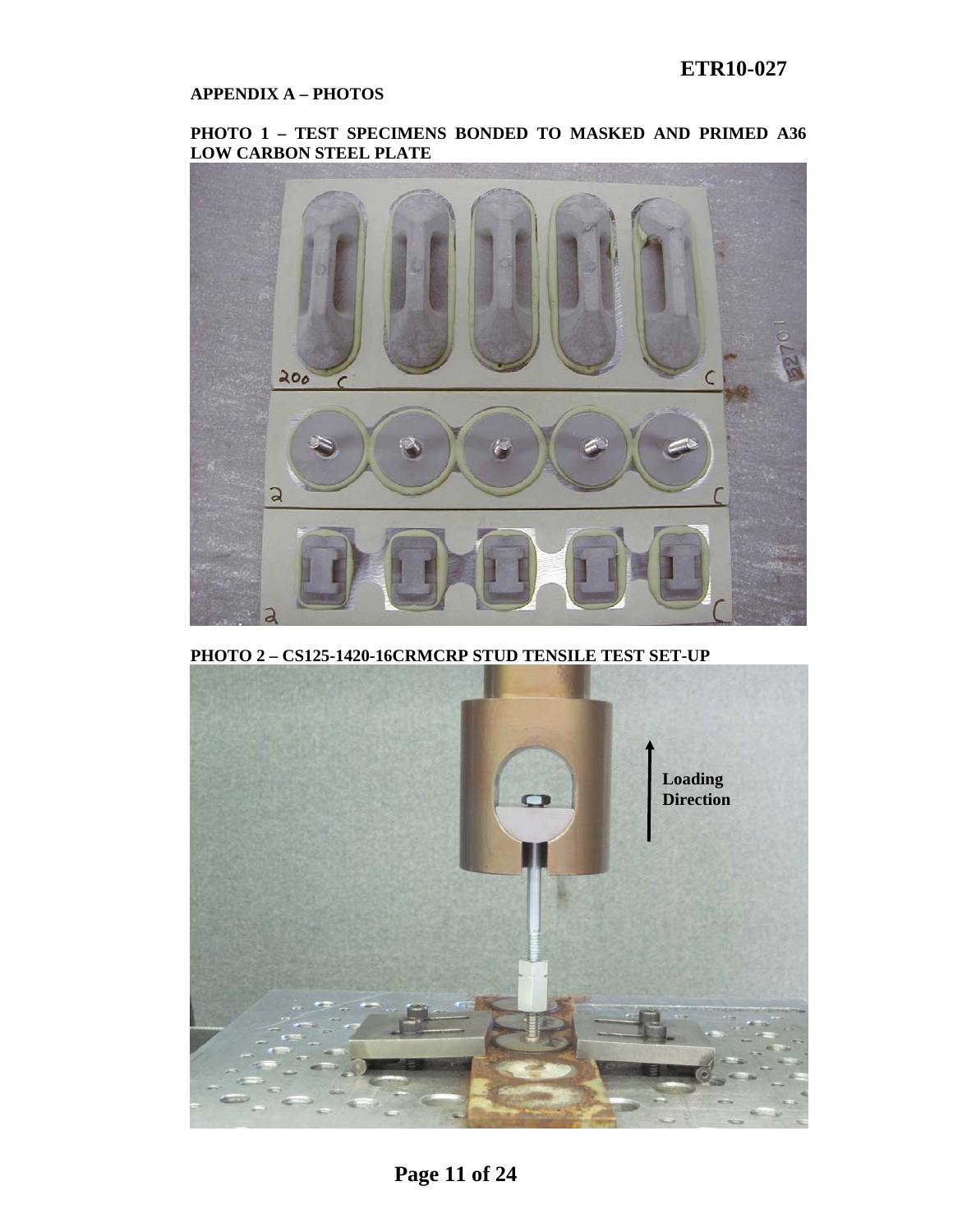# **APPENDIX A – PHOTOS (CONT.)**





**PHOTO 4 – CB9120V5 CABLE TIE ANCHOR TENSILE TEST SET-UP** 

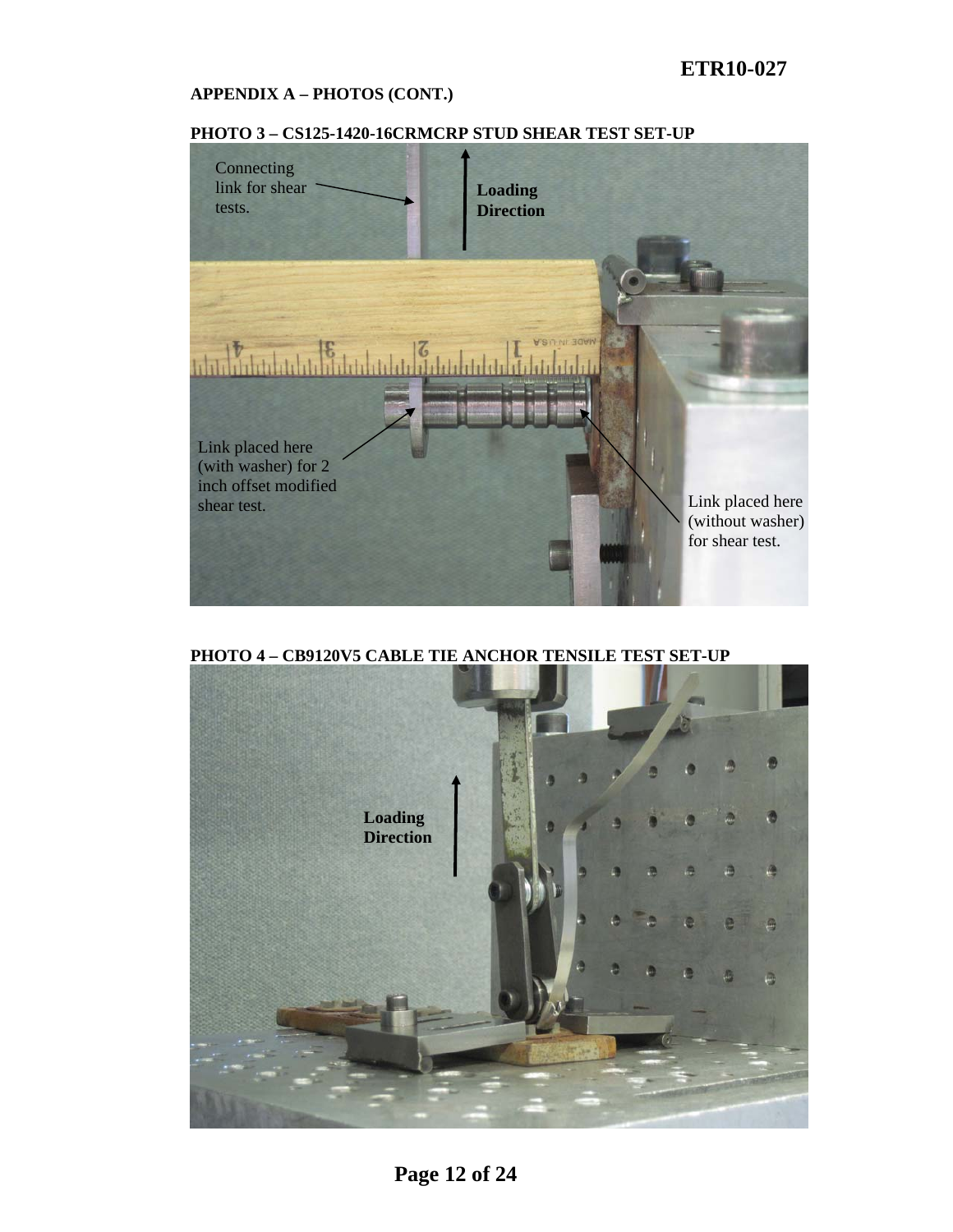# **APPENDIX A – PHOTOS (CONT.)**



# **PHOTO 5 – CB9205VF STRAP FASTENER LOOP TENSILE TEST SET-UP**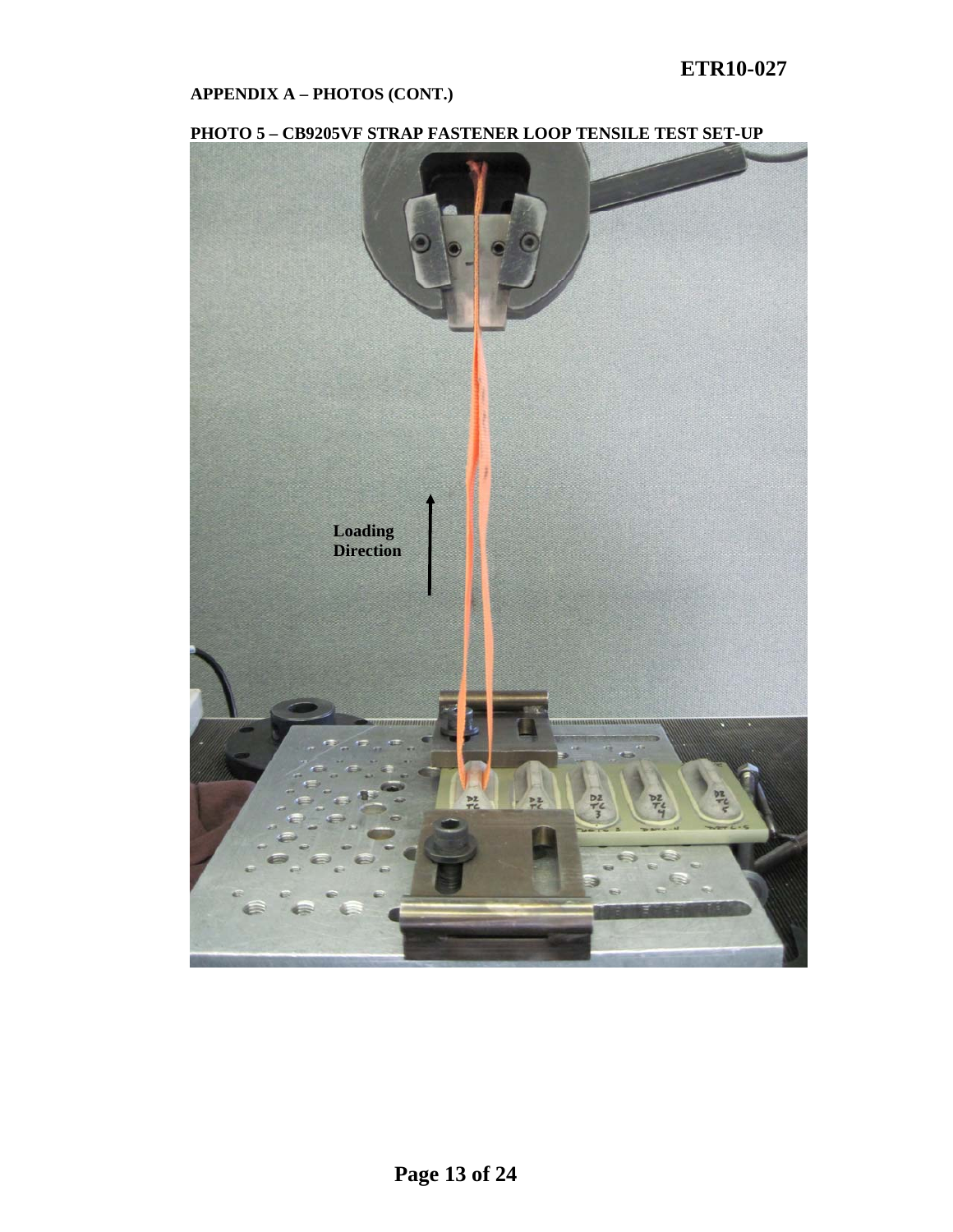### **APPENDIX A – PHOTOS (CONT.)**

### **PHOTO 6 – CS125-1420-16CRMCRP STUDS BONDED WITH CB200 ADHESIVE AFTER ENVIRONMENTAL CONDITIONING AND TESTING**

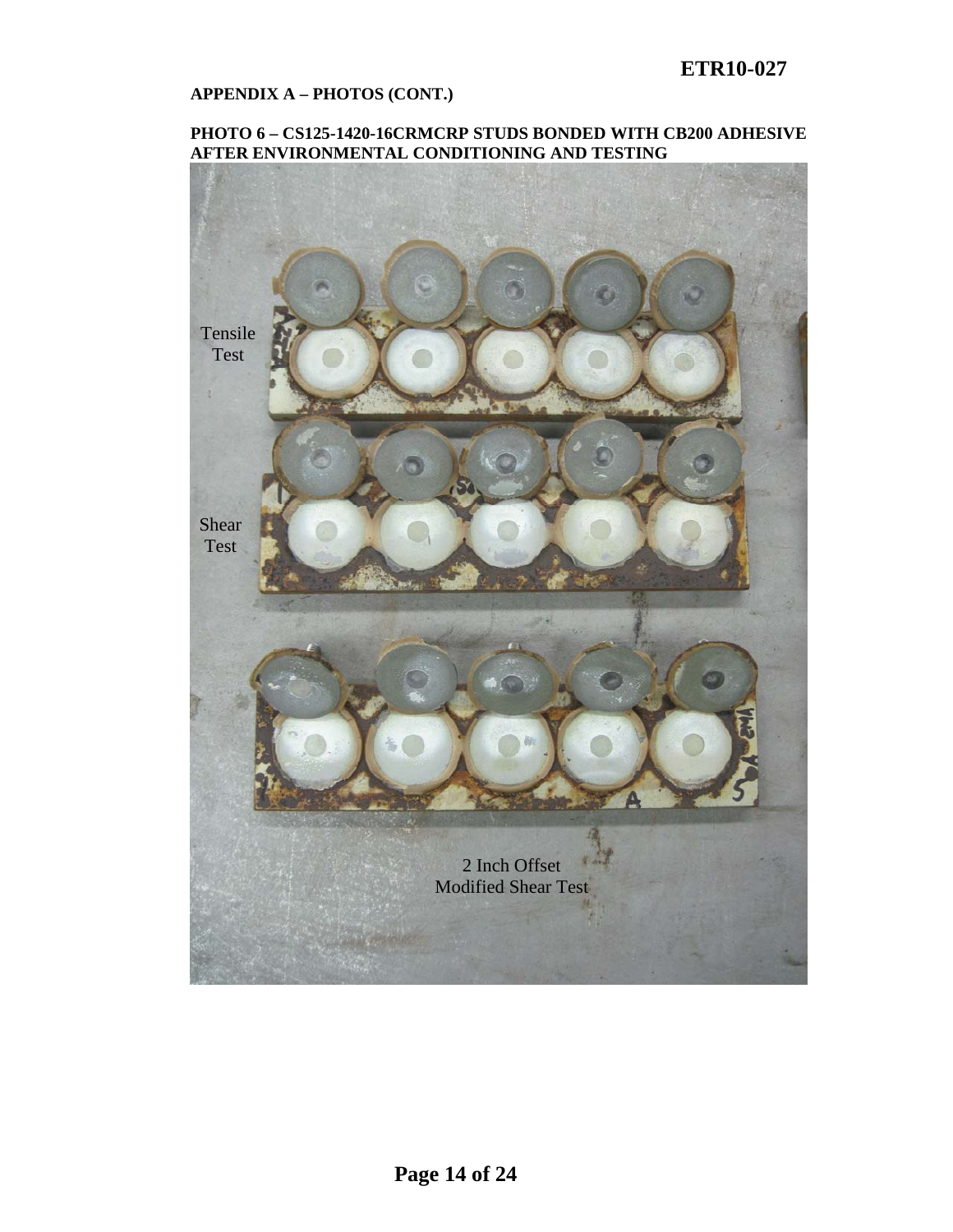### **APPENDIX A – PHOTOS (CONT.)**

### **PHOTO 7 – CS125-1420-16CRMCRP STUDS BONDED WITH CB420 ADHESIVE AFTER ENVIRONMENTAL CONDITIONING AND TESTING**

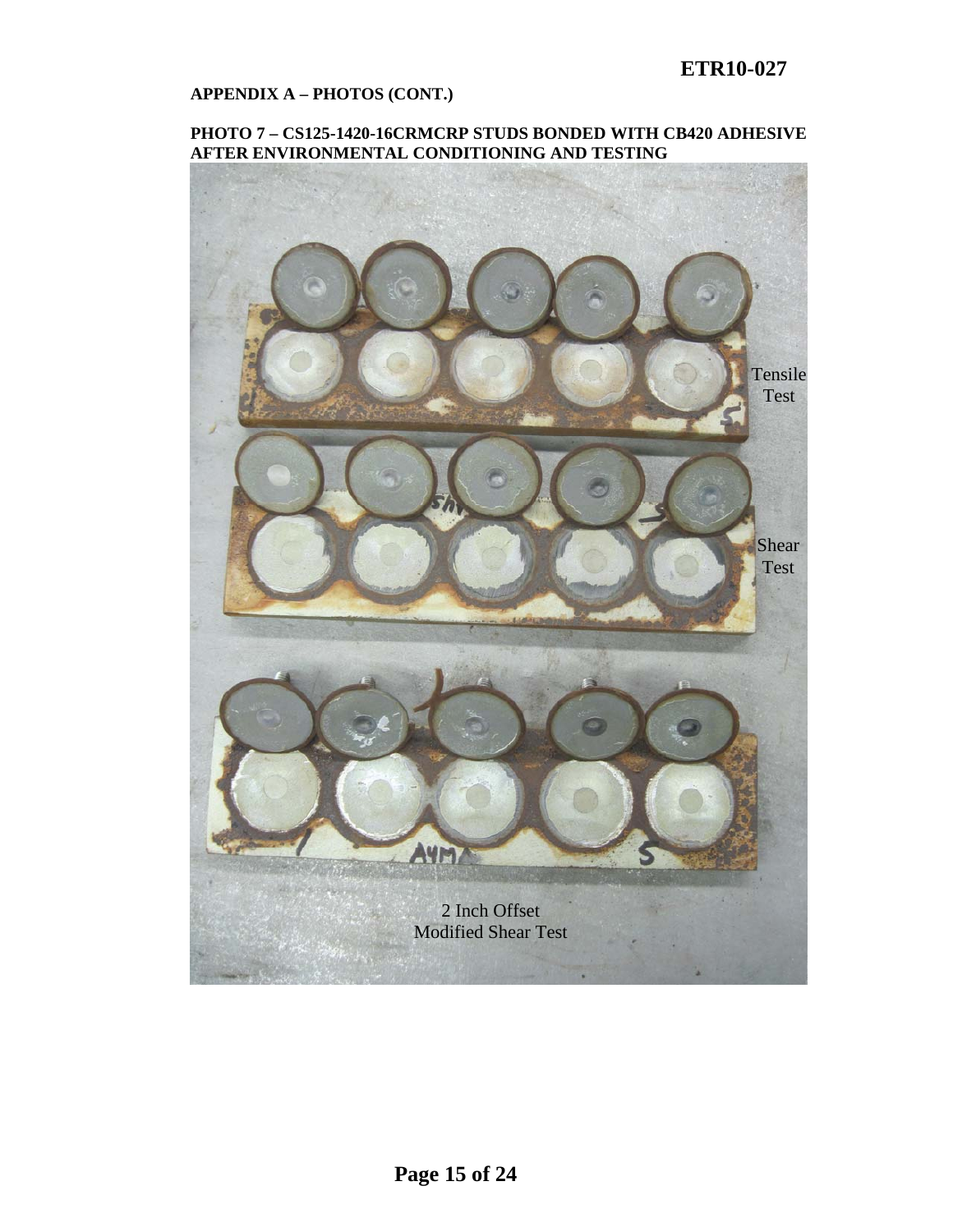### **APPENDIX A – PHOTOS (CONT.)**

### **PHOTO 8 – CB9120V5 CABLE TIE ANCHORS BONDED WITH CB200 OR CB420 ADHESIVE AFTER CONDITIONING AND TESTING**



**PHOTO 9 – CB9205VF STRAP FASTENER LOOPS BONDED WITH CB200 ADHESIVE AFTER ENVIRONMENTAL CONDITIONING AND TESTING** 



**Page 16 of 24**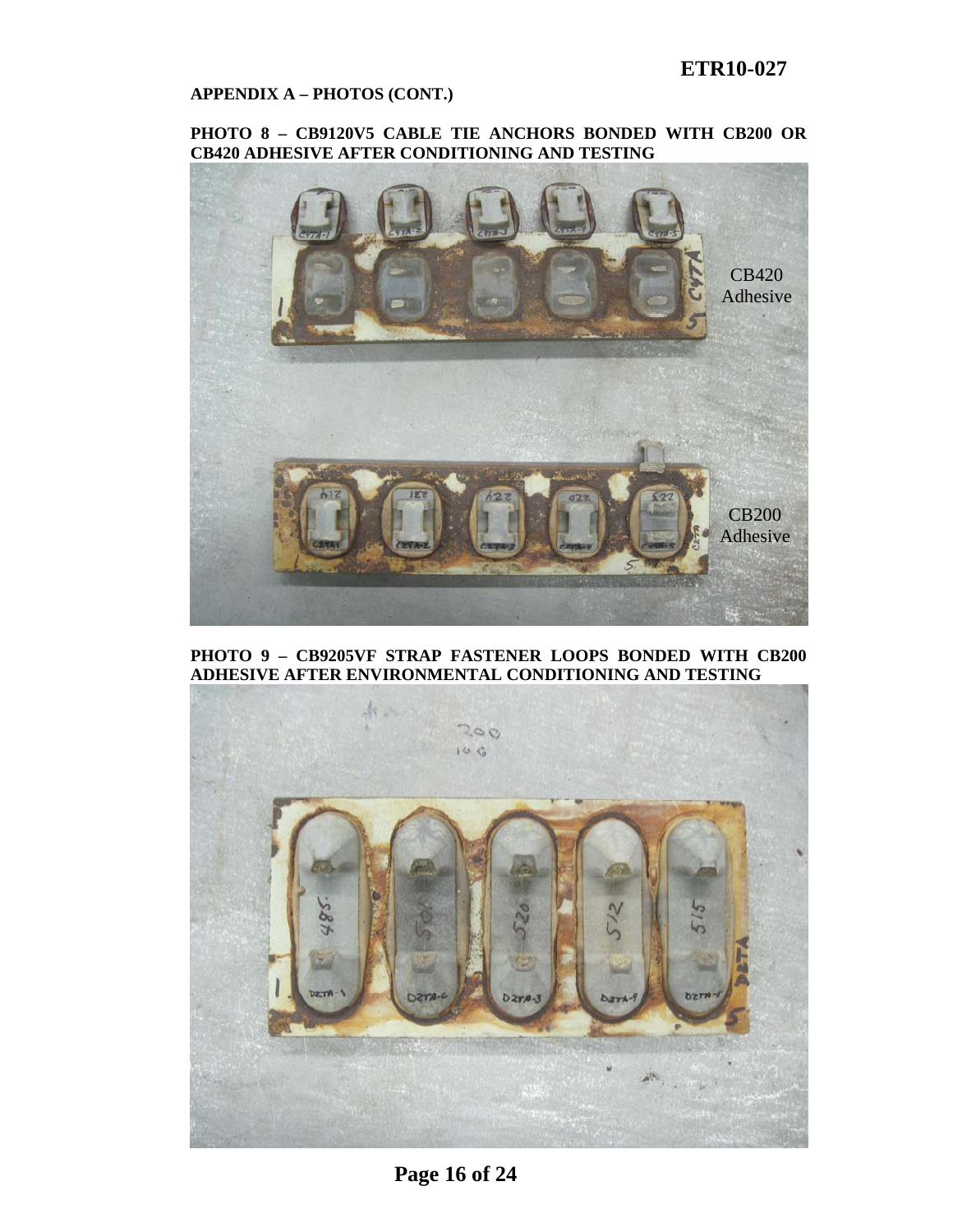### **APPENDIX A – PHOTOS (CONT.)**

### **PHOTO 10 – CB9205VF STRAP FASTENER LOOPS BONDED WITH CB420 ADHESIVE AFTER ENVIRONMENTAL CONDITIONING AND TESTING**

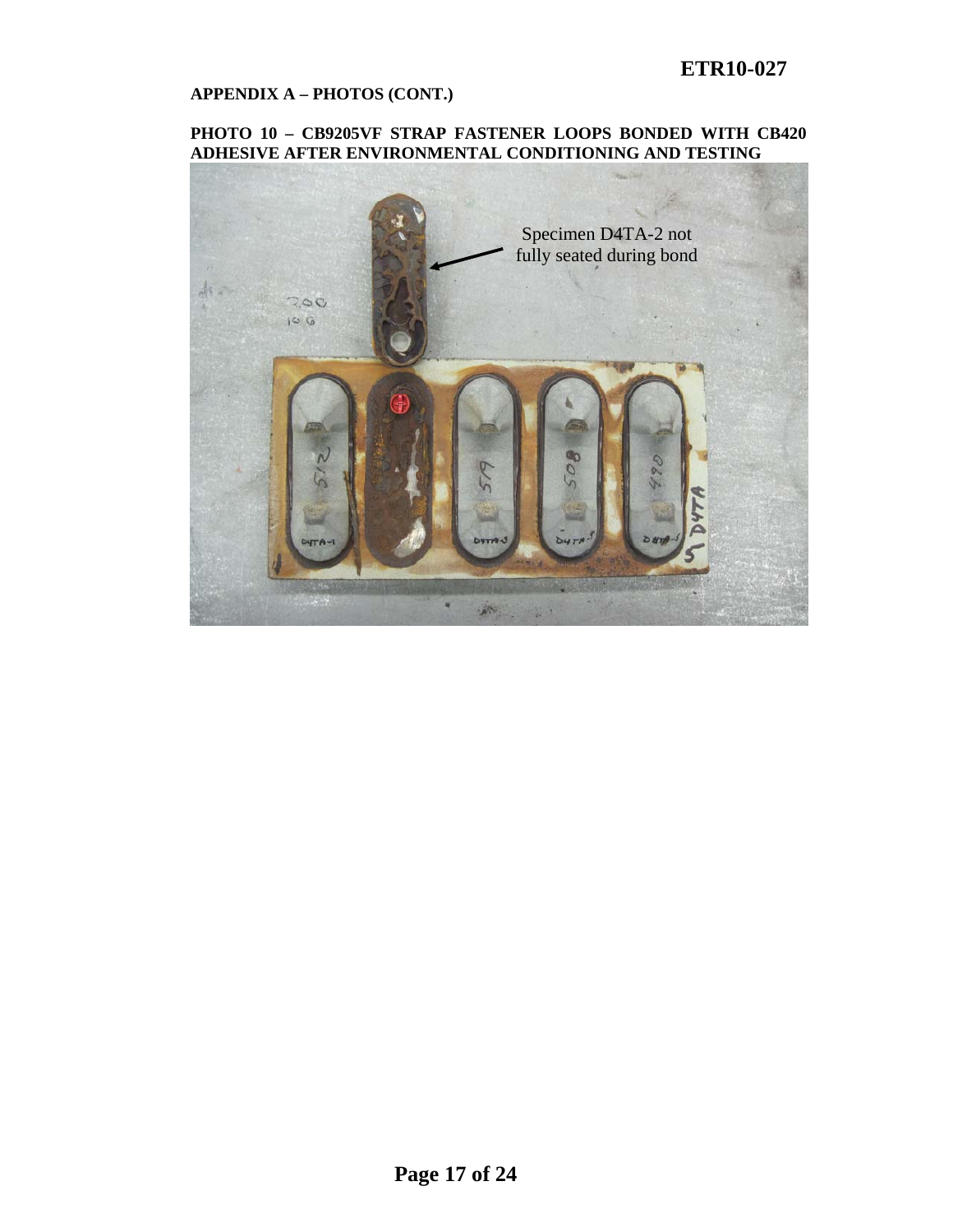# **APPENDIX B – DATA**

#### **CS125-1420-16CRMCRP STUDS BONDED WITH CB200 ADHESIVE TO LOW CARBON STEEL AND TESTED TO FAILURE IN TENSION**

| ID                  | Fmax (lbs) | <b>Failure Mode</b>                            |
|---------------------|------------|------------------------------------------------|
| $A2TC-1$            | 1309.2     | 100% adhesive to base                          |
| A2TC-2              | 1303.4     | 90% adhesive to base/10% adhesive to substrate |
| A <sub>2</sub> TC-3 | 1119.3     | 100% adhesive to base                          |
| $A2TC-4$            | 1265.2     | 80% adhesive to base/20% adhesive to substrate |
| $A2TC-5$            | 1163.1     | 90% adhesive to base/10% adhesive to substrate |
| Mean                | 1232       |                                                |
| St. Dev.            | 86.0       |                                                |

### **CS125-1420-16CRMCRP STUDS BONDED WITH CB200 ADHESIVE TO LOW CARBON STEEL AND TESTED TO FAILURE TO FAILURE IN SHEAR**

| ID       | Fmax (lbs) | <b>Failure Mode</b>                            |
|----------|------------|------------------------------------------------|
| $A2SC-1$ | 2009.0     | 20% adhesive to base/80% adhesive to substrate |
| $A2SC-2$ | 2192.1     | 70% adhesive to base/30% adhesive to substrate |
| $A2SC-3$ | 1992.1     | 70% adhesive to base/30% adhesive to substrate |
| $A2SC-4$ | 1733.9     | 70% adhesive to base/30% adhesive to substrate |
| $A2SC-5$ | 1957.9     | 70% adhesive to base/30% adhesive to substrate |
| Mean     | 1977       |                                                |
| St. Dev. | 163.5      |                                                |

#### **CS125-1420-16CRMCRP STUDS WITH CB200 ADHESIVE TO LOW CARBON STEEL AND TESTED TO FAILURE TO FAILURE IN 2 INCH OFFSET MODIFIED SHEAR**

| ID       | Fmax (lbs) | <b>Failure Mode</b>                              |
|----------|------------|--------------------------------------------------|
|          |            |                                                  |
| $A2MC-1$ | 187.6      | 10% adhesive to base/90% adhesive to substrate   |
| $A2MC-2$ | 206.7      | 25% adhesive to base/75% adhesive to substrate   |
| $A2MC-3$ | 203.0      | 10\% adhesive to base/90\% adhesive to substrate |
| $A2MC-4$ | 180.4      | 10% adhesive to base/90% adhesive to substrate   |
| $A2MC-5$ | 226.8      | 40% adhesive to base/60% adhesive to substrate   |
| Mean     | 201        |                                                  |
| St. Dev. | 18.1       |                                                  |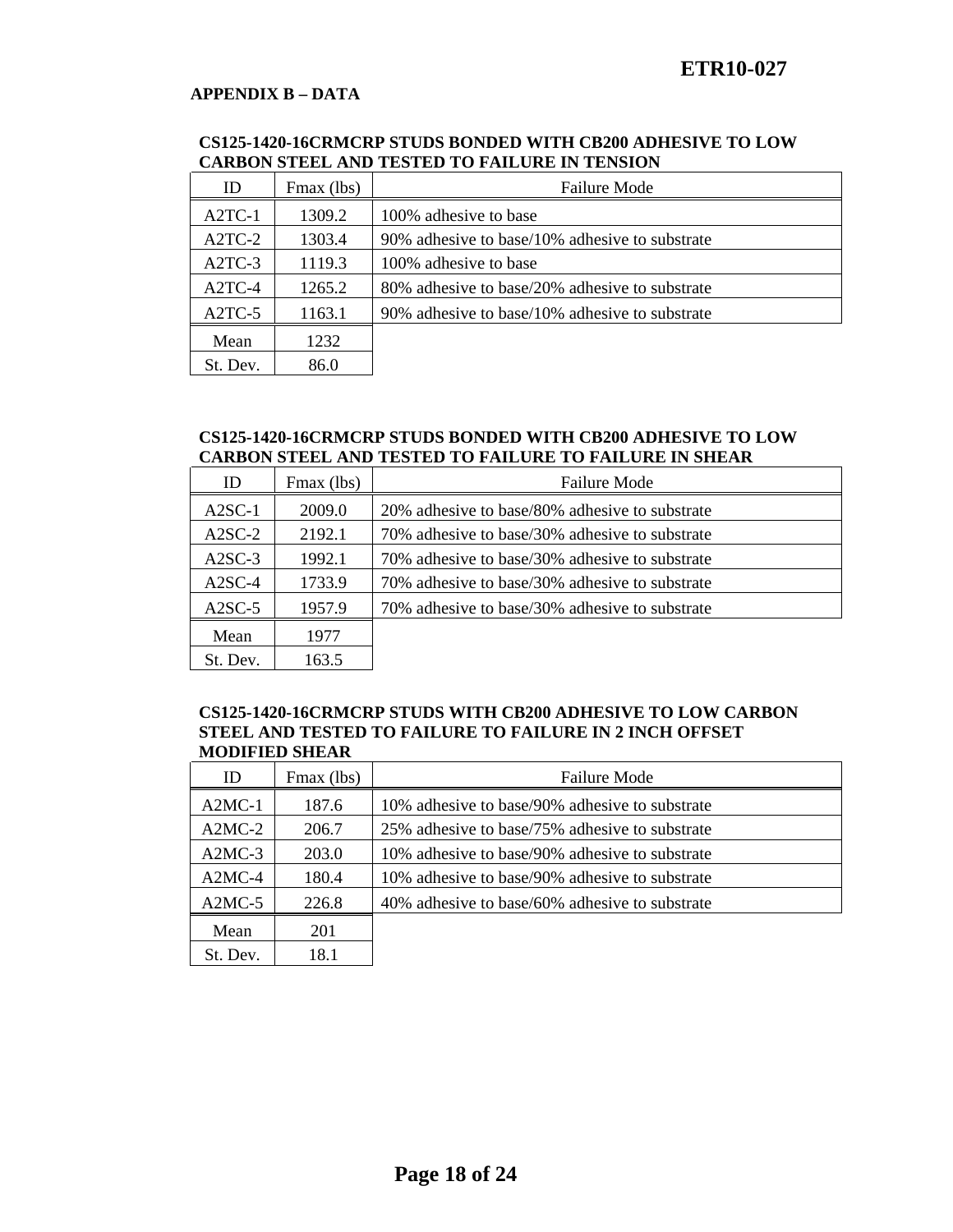#### **CS125-1420-16CRMCRP STUDS BONDED WITH CB200 ADHESIVE TO LOW CARBON STEEL AND TESTED TO FAILURE IN TENSION AFTER CONDITIONING FOR 7 DAYS SALT FOG FOLLOWED BY 30 DAYS AT 165°F/90%RH**

| ID       | Fmax (lbs) | <b>Failure Mode</b>               |
|----------|------------|-----------------------------------|
| $A2TA-1$ | 936.0      | 100% base primer cohesive failure |
| $A2TA-2$ | 980.1      | 100% base primer cohesive failure |
| $A2TA-3$ | 1147.6     | 100% base primer cohesive failure |
| $A2TA-4$ | 1068.6     | 100% base primer cohesive failure |
| $A2TA-5$ | 1025.8     | 100% base primer cohesive failure |
| Mean     | 1032       |                                   |
| St. Dev. | 81.6       |                                   |

### **CS125-1420-16CRMCRP STUDS BONDED WITH CB200 ADHESIVE TO LOW CARBON STEEL AND TESTED TO FAILURE IN SHEAR AFTER CONDITIONING FOR 7 DAYS SALT FOG FOLLOWED BY 30 DAYS AT 165°F/90%RH**

| ID       | Fmax (lbs) | <b>Failure Mode</b>                                        |
|----------|------------|------------------------------------------------------------|
| $A2SA-1$ | 1697.5     | 10% adhesive to substrate/90% base primer cohesive failure |
| $A2SA-2$ | 1515.2     | 100% base primer cohesive failure                          |
| $A2SA-3$ | 1712.8     | 10% adhesive to substrate/90% base primer cohesive failure |
| $A2SA-4$ | 1821.0     | 5% adhesive to substrate/95% base primer cohesive failure  |
| $A2SA-5$ | 1851.4     | 10% adhesive to substrate/90% base primer cohesive failure |
| Mean     | 1720       |                                                            |
| St. Dev. | 132.3      |                                                            |

### **CS125-1420-16CRMCRP STUDS BONDED WITH CB200 ADHESIVE TO LOW CARBON STEEL AND TESTED TO FAILURE IN 2 INCH OFFSET MODIFIED SHEAR AFTER CONDITIONING FOR 7 DAYS SALT FOG FOLLOWED BY 30 DAYS AT 165°F/90%RH**

| ID       | Fmax (lbs) | <b>Failure Mode</b>               |
|----------|------------|-----------------------------------|
| $A2MA-1$ | 150.7      | 100% base primer cohesive failure |
| $A2MA-2$ | 138.1      | 100% base primer cohesive failure |
| $A2MA-3$ | 144.3      | 100% base primer cohesive failure |
| $A2MA-4$ | 133.3      | 100% base primer cohesive failure |
| $A2MA-5$ | 117.1      | 100% base primer cohesive failure |
| Mean     | 137        |                                   |
| St. Dev. | 12.8       |                                   |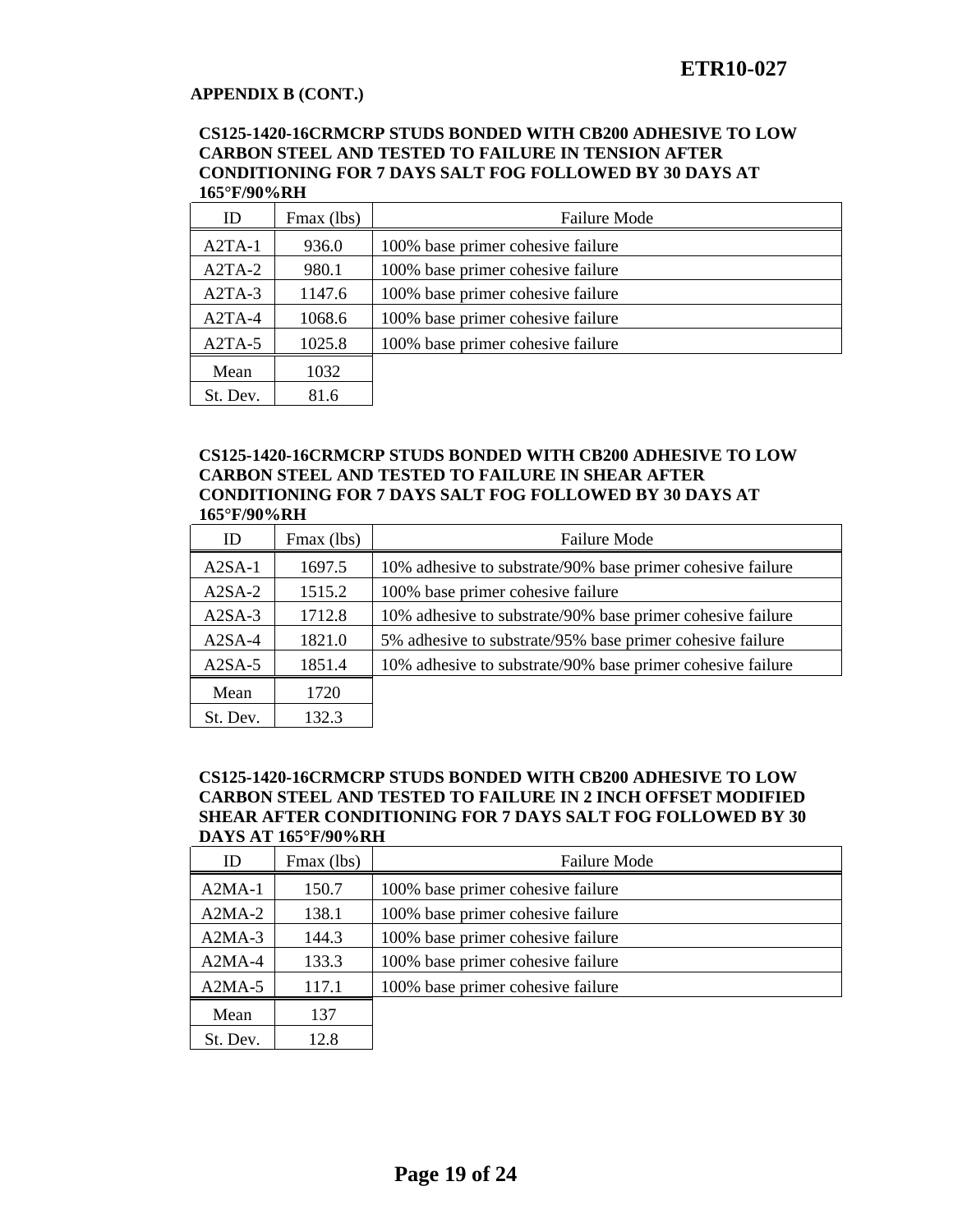| <u>Charbott D'Elbert Mar Ted Elbert To Fine Carl Martin Bellon (</u> |            |                                                |  |
|----------------------------------------------------------------------|------------|------------------------------------------------|--|
| ID                                                                   | Fmax (lbs) | <b>Failure Mode</b>                            |  |
| $A4TC-1$                                                             | 1226.2     | 90% adhesive to base/10% adhesive to substrate |  |
| $A4TC-2$                                                             | 1258.9     | 90% adhesive to base/10% adhesive to substrate |  |
| A4TC-3                                                               | 1193.6     | 90% adhesive to base/10% adhesive to substrate |  |
| A4TC-4                                                               | 1191.0     | 90% adhesive to base/10% adhesive to substrate |  |
| A4TC-5                                                               | 1053.5     | 90% adhesive to base/10% adhesive to substrate |  |
| Mean                                                                 | 1185       |                                                |  |
| St. Dev.                                                             | 78.4       |                                                |  |

### **CS125-1420-16CRMCRP STUDS BONDED WITH CB420 ADHESIVE TO LOW CARBON STEEL AND TESTED TO FAILURE IN TENSION**

### **CS125-1420-16CRMCRP STUDS BONDED WITH CB420 ADHESIVE TO LOW CARBON STEEL AND TESTED TO FAILURE IN SHEAR**

| ID       | Fmax (lbs) | <b>Failure Mode</b>                            |
|----------|------------|------------------------------------------------|
| $A4SC-1$ | 2031.3     | 90% adhesive to base/10% adhesive to substrate |
| $A4SC-2$ | 1879.3     | 90% adhesive to base/10% adhesive to substrate |
| $A4SC-3$ | 1790.0     | 90% adhesive to base/10% adhesive to substrate |
| $A4SC-4$ | 2118.5     | 90% adhesive to base/10% adhesive to substrate |
| $A4SC-5$ | 2108.9     | 90% adhesive to base/10% adhesive to substrate |
| Mean     | 1986       |                                                |
| St. Dev. | 145.4      |                                                |

### **CS125-1420-16CRMCRP STUDS BONDED WITH CB420 ADHESIVE TO LOW CARBON STEEL AND TESTED TO FAILURE IN 2 INCH OFFSET MODIFIED SHEAR**

| ID       | Fmax (lbs) | <b>Failure Mode</b>                            |
|----------|------------|------------------------------------------------|
| $A4MC-1$ | 199.8      | 50% adhesive to base/50% adhesive to substrate |
| $A4MC-2$ | 242.2      | 70% adhesive to base/30% adhesive to substrate |
| $A4MC-3$ | 209.1      | 90% adhesive to base/10% adhesive to substrate |
| A4MC-4   | 217.5      | 90% adhesive to base/10% adhesive to substrate |
| $A4MC-5$ | 220.7      | 90% adhesive to base/10% adhesive to substrate |
| Mean     | 218        |                                                |
| St. Dev. | 15.8       |                                                |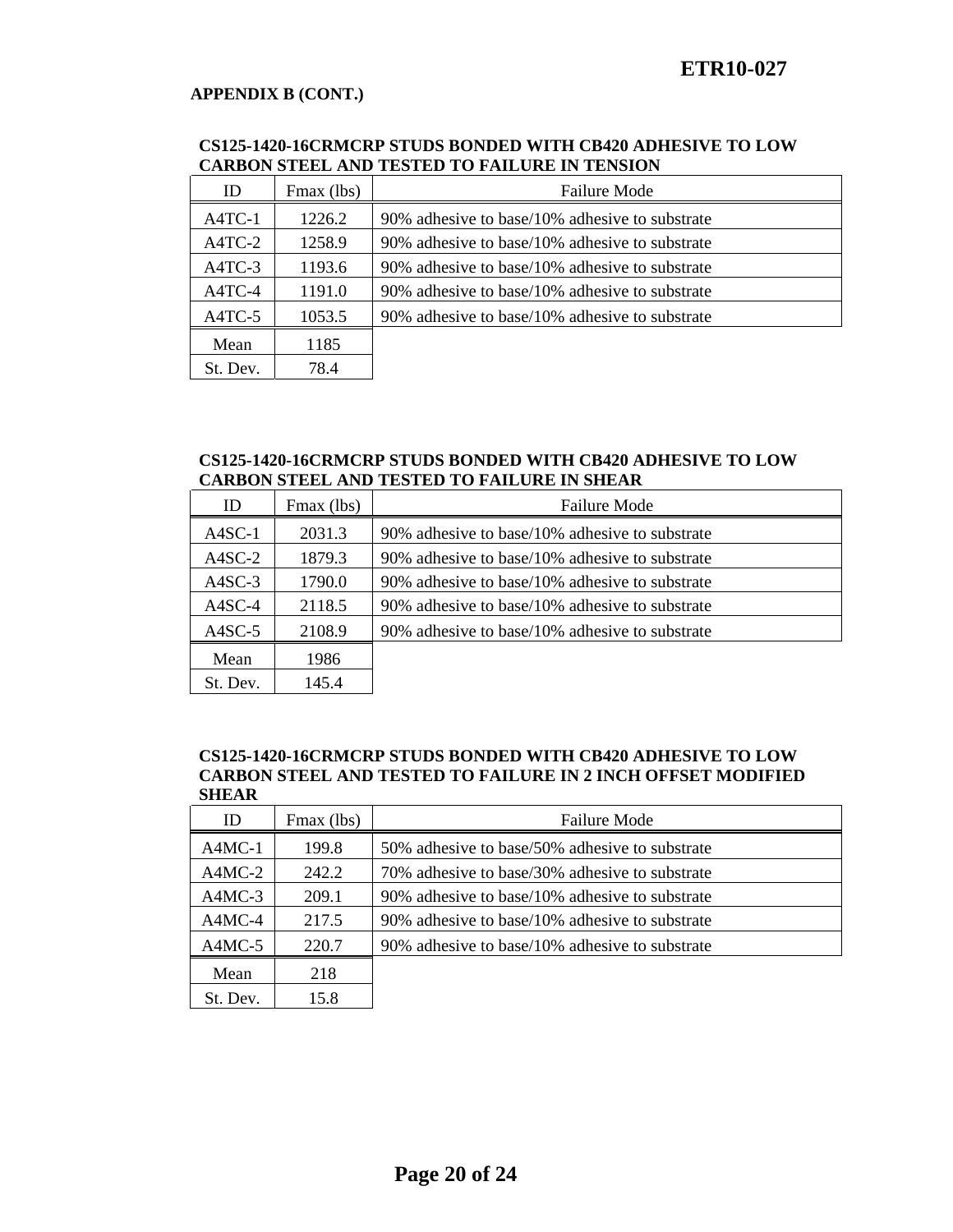### **CS125-1420-16CRMCRP STUDS BONDED WITH CB420 TO LOW CARBON STEEL AND TESTED TO FAILURE IN TENSION AFTER CONDITIONING FOR 7 DAYS SALT FOG FOLLOWED BY 30 DAYS AT 165°F/90%RH**

| ID       | Fmax (lbs) | <b>Failure Mode</b>                                        |
|----------|------------|------------------------------------------------------------|
| $A4TA-1$ | 994.8      | 30% adhesive to substrate/70% base primer cohesive failure |
| A4TA-2   | 1208.8     | 30% adhesive to substrate/70% base primer cohesive failure |
| $A4TA-3$ | 985.9      | 30% adhesive to substrate/70% base primer cohesive failure |
| A4TA-4   | 1181.4     | 30% adhesive to substrate/70% base primer cohesive failure |
| A4TA-5   | 1185.3     | 30% adhesive to substrate/70% base primer cohesive failure |
| Mean     | 1111       |                                                            |
| St. Dev. | 110.9      |                                                            |

#### **CS125-1420-16CRMCRP STUDS BONDED WITH CB420 ADHESIVE TO LOW CARBON STEEL AND TESTED TO FAILURE IN SHEAR AFTER CONDITIONING FOR 7 DAYS SALT FOG FOLLOWED BY 30 DAYS AT 165°F/90%RH**

| ID       | Fmax (lbs) | <b>Failure Mode</b>                                        |
|----------|------------|------------------------------------------------------------|
| $A4SA-1$ | 1406.9     | 30% adhesive to substrate/70% base primer cohesive failure |
| A4SA-2   | 1534.1     | 30% adhesive to substrate/70% base primer cohesive failure |
| $A4SA-3$ | 1613.5     | 30% adhesive to substrate/70% base primer cohesive failure |
| $A4SA-4$ | 1416.3     | 30% adhesive to substrate/70% base primer cohesive failure |
| A4SA-5   | 1512.4     | 30% adhesive to substrate/70% base primer cohesive failure |
| Mean     | 1497       |                                                            |
| St. Dev. | 86.3       |                                                            |

### **CS125-1420-16CRMCRP STUDS BONDED WITH CB420 ADHESIVE TO LOW CARBON STEEL AND TESTED TO FAILURE IN 2 INCH OFFSET MODIFIED SHEAR AFTER CONDITIONING FOR 7 DAYS SALT FOG FOLLOWED BY 30 DAYS AT 165°F/90%RH**

| ID       | Fmax (lbs) | <b>Failure Mode</b>                                        |
|----------|------------|------------------------------------------------------------|
| $A4MA-1$ | 121.2      | 20% adhesive to substrate/80% base primer cohesive failure |
| $A4MA-2$ | 158.6      | 20% adhesive to substrate/80% base primer cohesive failure |
| $A4MA-3$ | 145.4      | 20% adhesive to substrate/80% base primer cohesive failure |
| $A4MA-4$ | 134.2      | 20% adhesive to substrate/80% base primer cohesive failure |
| $A4MA-5$ | 161.8      | 20% adhesive to substrate/80% base primer cohesive failure |
| Mean     | 144        |                                                            |
| St. Dev. | 16.9       |                                                            |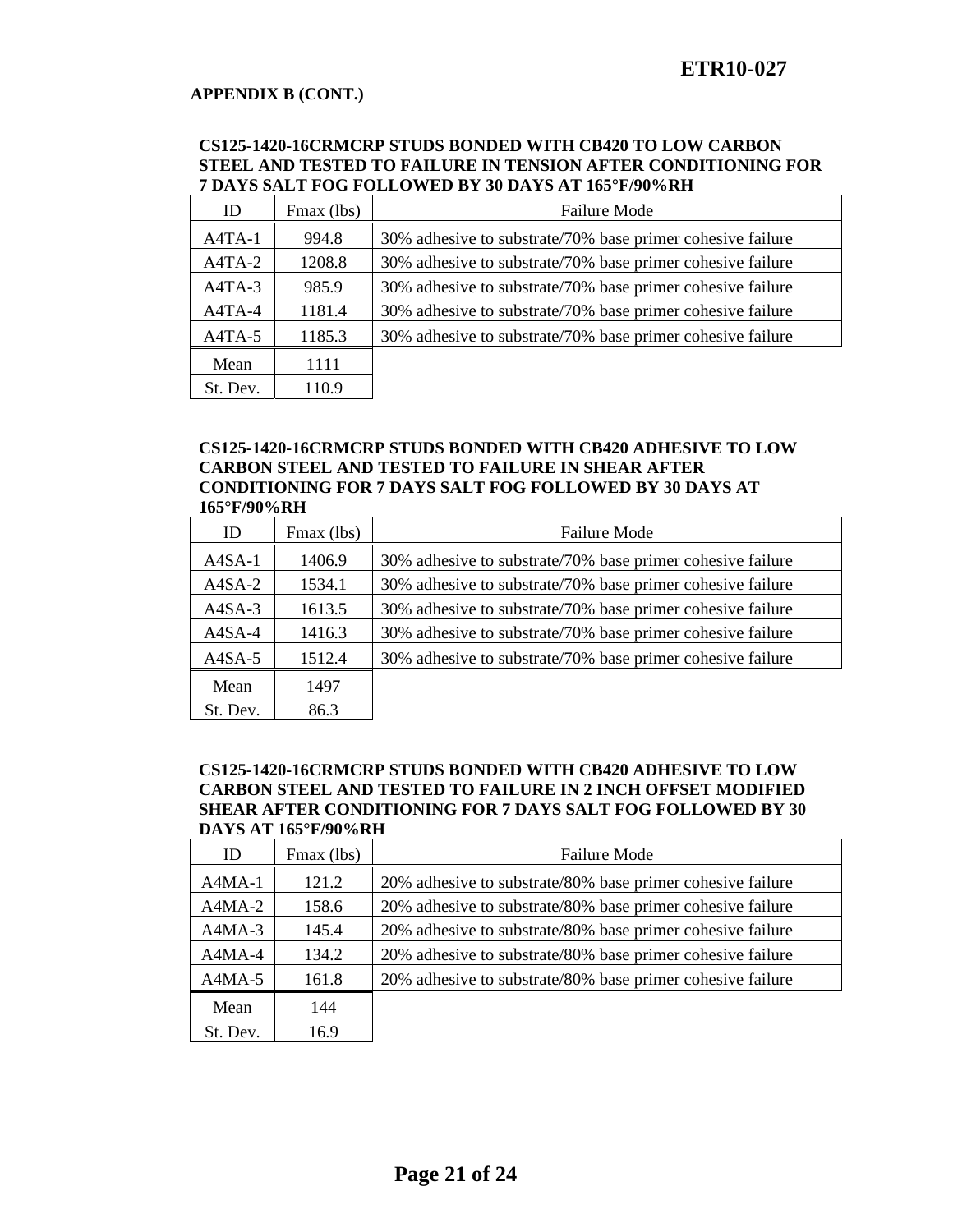### **CB9120V5 CABLE TIE ANCHORS BONDED WITH CB200 ADHESIVE TO LOW CARBON STEEL AND TESTED TO FAILURE IN TENSION**

| ID                  | Fmax (lbs) | <b>Failure Mode</b>          |
|---------------------|------------|------------------------------|
| $C2TC-1$            | 206.4      | 100% mechanical-saddle break |
| $C2TC-2$            | 225.6      | 100% mechanical-saddle break |
| C <sub>2</sub> TC-3 | 239.2      | 100% mechanical-saddle break |
| $C2TC-4$            | 223.9      | 100% mechanical-saddle break |
| C2TC-5              | 219.5      | 100% mechanical-saddle break |
| Mean                | 223        |                              |
| St. Dev.            | 11.8       |                              |

#### **CB9120V5 CABLE TIE ANCHORS BONDED WITH CB200 TO LOW CARBON STEEL AND TESTED TO FAILURE IN TENSION AFTER CONDITIONING FOR 7 DAYS SALT FOG FOLLOWED BY 30 DAYS AT 165°F/90%RH**

| ID       | Fmax (lbs) | <b>Failure Mode</b>          |
|----------|------------|------------------------------|
| $C2TA-1$ | 213.9      | 100% mechanical-saddle break |
| $C2TA-2$ | 230.9      | 100% mechanical-saddle break |
| $C2TA-3$ | 224.4      | 100% mechanical-saddle break |
| $C2TA-4$ | 220.4      | 100% mechanical-saddle break |
| $C2TA-5$ | 223.0      | 100% mechanical-saddle break |
| Mean     | 223        |                              |
| St. Dev. | 6.2        |                              |

### **CB9120V5 CABLE TIE ANCHORS BONDED WITH CB420 ADHESIVE TO LOW CARBON STEEL AND TESTED TO FAILURE IN TENSION**

| ID                              | Fmax (lbs) | <b>Failure Mode</b>          |
|---------------------------------|------------|------------------------------|
| $C4TC-1$                        | 221.1      | 100% mechanical-saddle break |
| C <sub>4</sub> TC <sub>-2</sub> | 222.0      | 100% mechanical-saddle break |
| C <sub>4</sub> TC <sub>-3</sub> | 234.4      | 100% mechanical-saddle break |
| $C4TC-4$                        | 219.0      | 100% mechanical-saddle break |
| $C4TC-5$                        | 224.6      | 100% mechanical-saddle break |
| Mean                            | 224        |                              |
| St. Dev.                        | 6.0        |                              |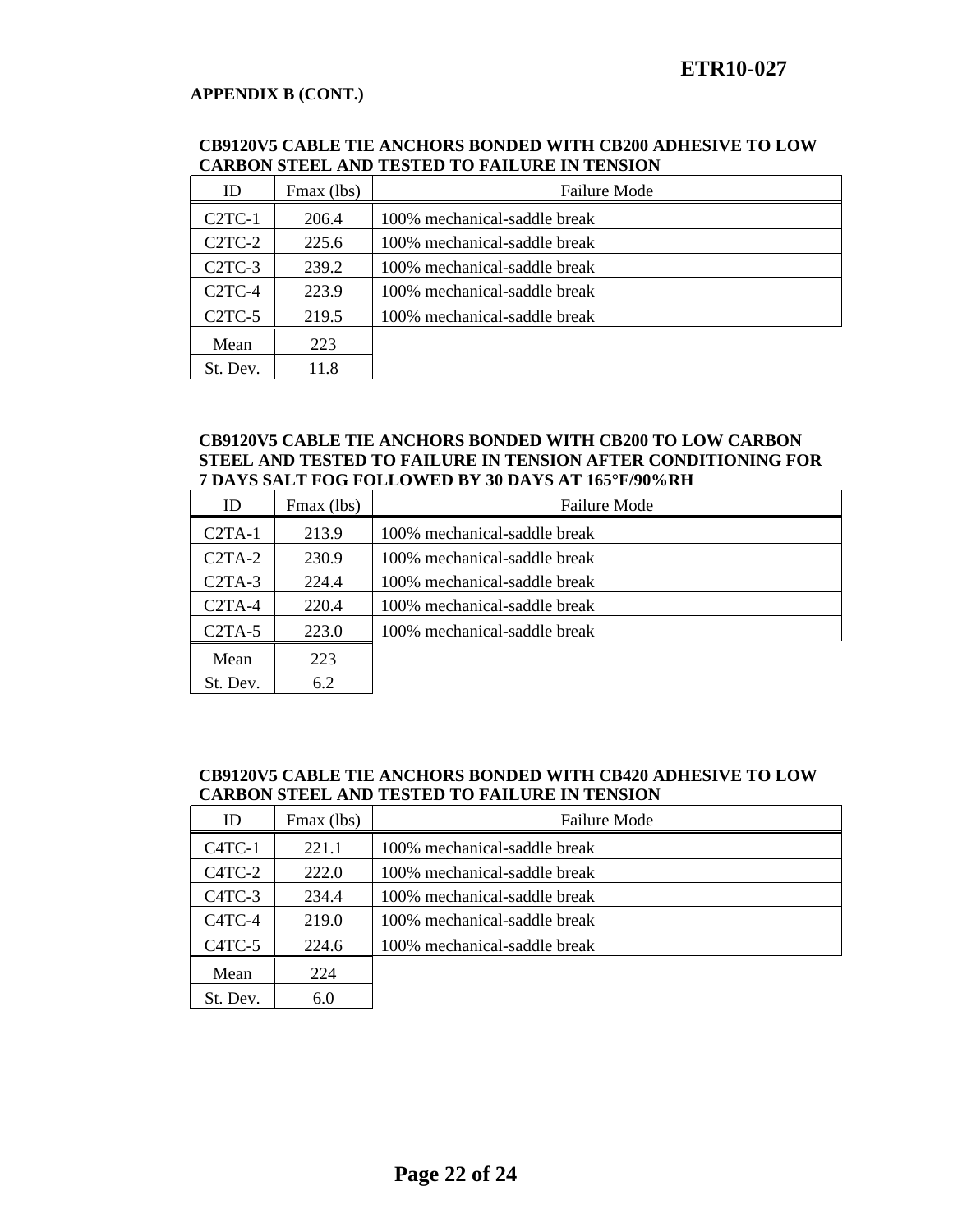### **APPENDIX B (CONT.)**

#### **CB9120V5 CABLE TIE ANCHORS BONDED WITH CB420 ADHESIVE TO LOW CARBON STEEL AND TESTED TO FAILURE IN TENSION AFTER CONDITIONING FOR 7 DAYS SALT FOG FOLLOWED BY 30 DAYS AT 165°F/90%RH**

| ID       | Fmax (lbs) | <b>Failure Mode</b>        |
|----------|------------|----------------------------|
| $C4TA-1$ | 215.0      | 100% adhesive to substrate |
| $C4TA-2$ | 210.3      | 100% adhesive to substrate |
| $C4TA-3$ | 224.6      | 100% adhesive to substrate |
| $C4TA-4$ | 205.3      | 100% adhesive to substrate |
| $C4TA-5$ | 228.9      | 100% adhesive to substrate |
| Mean     | 217        |                            |
| St. Dev. | 9.8        |                            |

### **CB9205VF STRAP FASTENER LOOP BONDED WITH CB200 ADHESIVE TO LOW CARBON STEEL AND TESTED TO FAILURE IN TENSION**

| ID                  | Fmax (lbs) | <b>Failure Mode</b>          |
|---------------------|------------|------------------------------|
| D <sub>2</sub> TC-1 | 615.6      | 100% mechanical-saddle break |
| D <sub>2</sub> TC-2 | 610.8      | 100% mechanical-saddle break |
| $D2TC-3$            | 579.6      | 100% mechanical-saddle break |
| $D2TC-4$            | 594.3      | 100% mechanical-saddle break |
| D <sub>2</sub> TC-5 | 587.3      | 100% mechanical-saddle break |
| Mean                | 598        |                              |
| St. Dev.            | 15.3       |                              |

#### **CB9205VF STRAP FASTENER LOOP BONDED WITH CB200 ADHESIVE TO LOW CARBON STEEL AND TESTED TO FAILURE IN TENSION AFTER CONDITIONING FOR 7 DAYS SALT FOG FOLLOWED BY 30 DAYS AT 165°F/90%RH**

| ID                  | Fmax (lbs) | <b>Failure Mode</b>          |
|---------------------|------------|------------------------------|
| $D2TA-1$            | 484.5      | 100% mechanical-saddle break |
| $D2TA-2$            | 501.5      | 100% mechanical-saddle break |
| D <sub>2</sub> TA-3 | 520.1      | 100% mechanical-saddle break |
| $D2TA-4$            | 512.0      | 100% mechanical-saddle break |
| D <sub>2</sub> TC-5 | 515.6      | 100% mechanical-saddle break |
| Mean                | 507        |                              |
| St. Dev.            | 14.2       |                              |